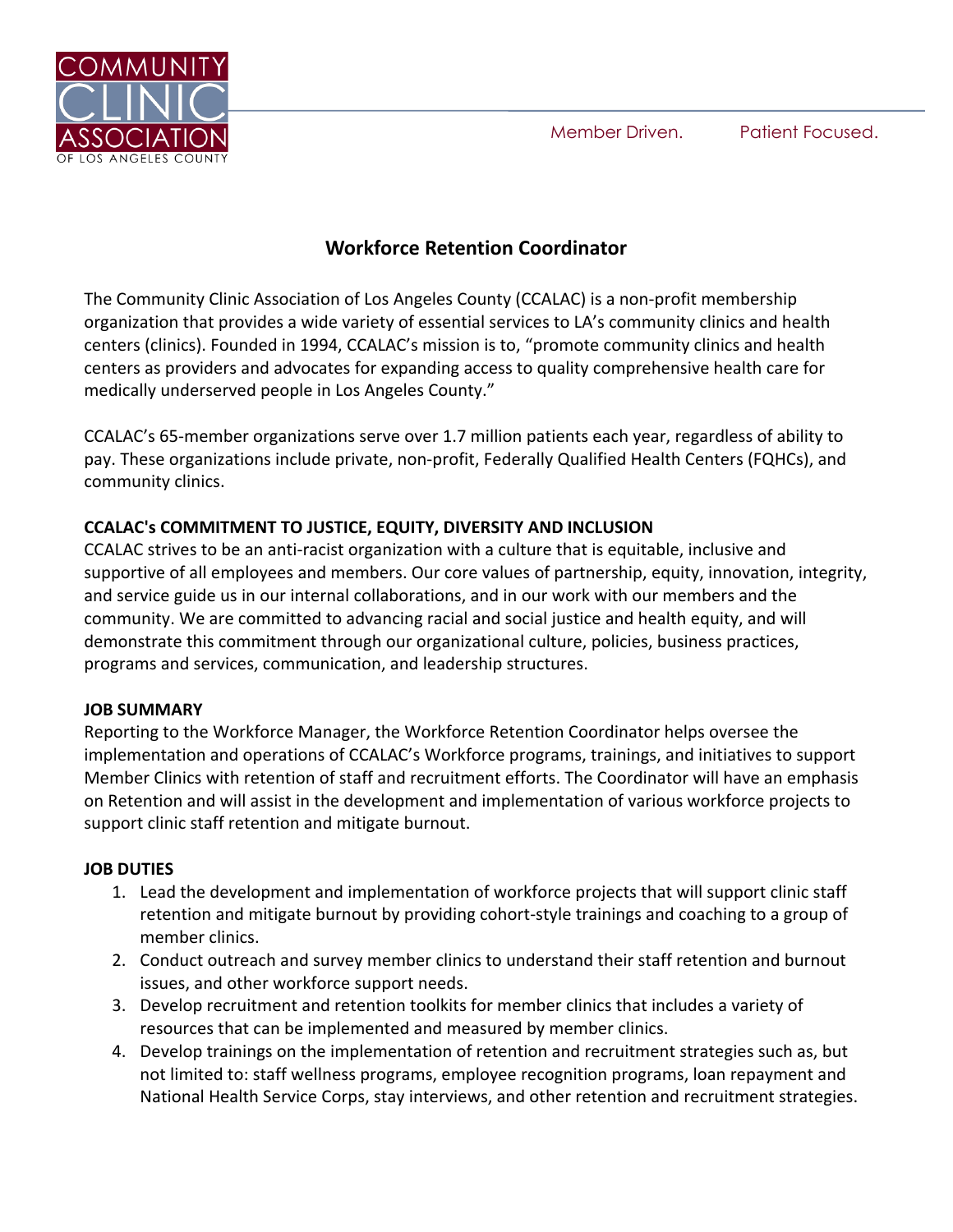- 5. Provide coaching to member clinics to support the successful implementation of retention and recruitment strategies.
- 6. Collaborate with the Workforce Manager to develop Workforce Summits and other workforce related events.
- 7. Collaborate with the Workforce Manager and Training Center Manager to develop additional trainings and educational resources to increase staff retention at member clinics.
- 8. Support workforce recruitment efforts including presentations, recruitment events, CCALAC Job Board and workforce newsletters.
- 9. Lead the Human Resources Roundtable in partnership with the clinic member Co-Chairs.
- 10. Collaborate with Government and External Affairs Division to deliver quarterly Workforce Policy & Advocacy Group (WPAG).
- 11. Collaborate with the Workforce Manager and Director of Member Services to develop and implement Workforce strategies and goals for the Association.
- 12. Build partnerships with external organizations to strengthen workforce activities and attend external partner meetings and advisory boards.
- 13. Collect and analyze data, track outcomes, maintain documentation, and prepare program reports. Submit regular program reports, as well as any quarterly performance measures as needed.
- 14. Help strengthen member clinic engagement in workforce programs.
- 15. Support the research and development of grants to support workforce projects.
- 16. Assist as needed with other workforce programs such as AHEC Scholars, AmeriCorps and the Family Nurse Practitioner Residency.
- 17. Other duties as assigned.

## **MINIMUM JOB REQUIREMENTS**

- 1. Bachelor's degree or certificate preferred in a work-related discipline/field. An advanced degree in a related /field e.g., public health, health administration, business administration, is desirable.
- 2. A minimum of 2 years of progressively responsible and directly related work experience.
- 3. Ability to maintain confidential information.
- 4. Knowledge of Los Angeles County health care system preferred.
- 5. Ability to work as part of a team as well as independently with minimal supervision.
- 6. Strong reading comprehension, oral and written skills required.
- 7. Strong skills with Excel & MS Office Suite required.
- 8. Experience in the development of correspondence, collateral material, newsletters, manuals, presentations, and publications is preferred.
- 9. Experience with Marketing Cloud, Exact Target and other marketing and social media tools strongly desired.
- 10. Understands the role that racial inequity plays in our society and its impact on access to health care.